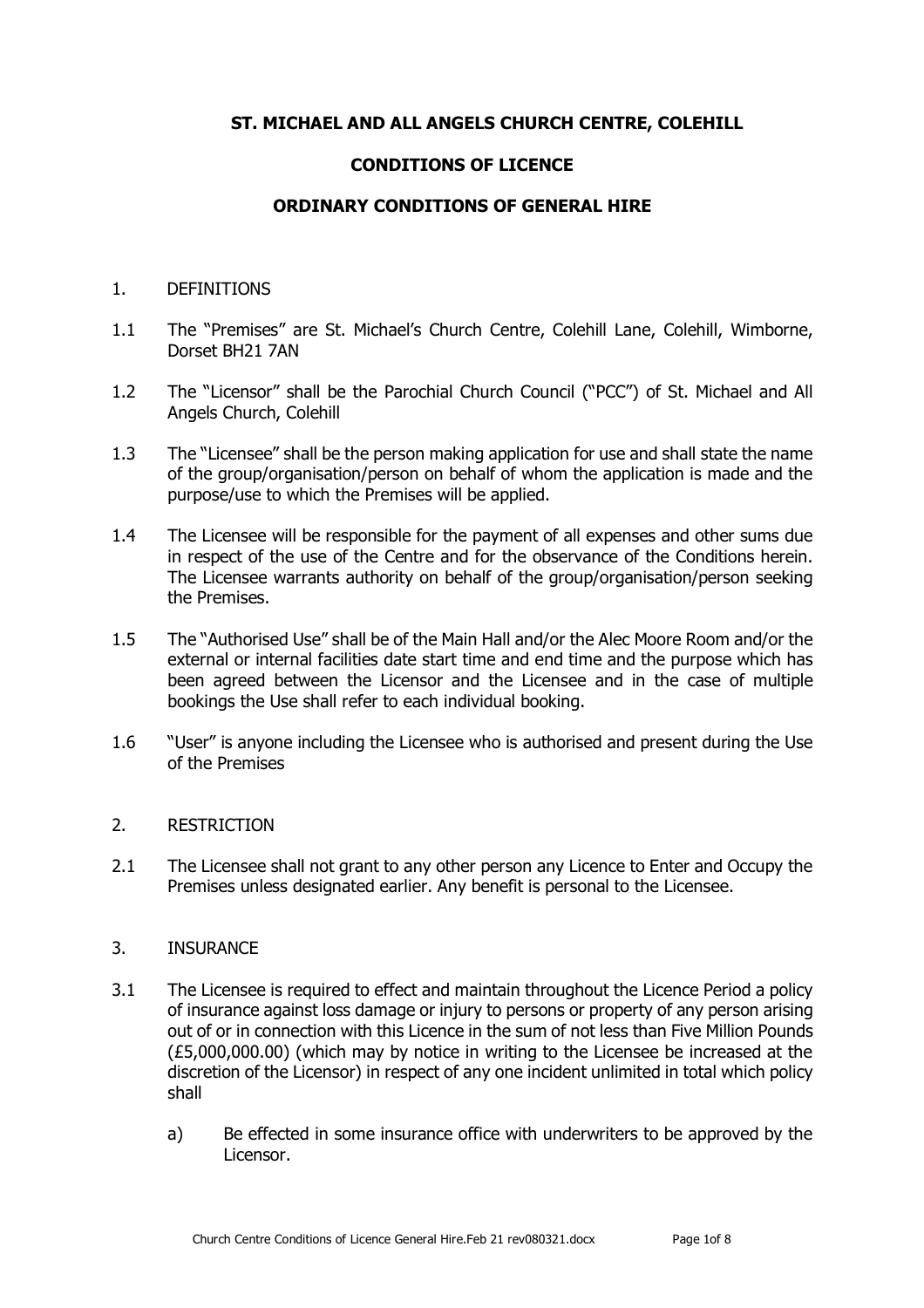- b) To be in a form to be approved by the Licensor and incorporating an "Indemnity to Principals" Clause and shall
- c) At the request in writing of the Licensor during the Term to produce from the policy Certificate of Insurance by the Licensee to the Licensor together with the receipt for the latest premium. See 'Additional Legal Requirements' form.

## 4. INDEMNITY

- 4.1 The Licensee shall indemnify and keep indemnified the Licensor from and against all actions claims costs charges and payments which may be brought or made against or incurred by the Licensor in respect of any loss damage or injury to person or property occasioned by any breach of the Licensee's undertakings contained in this Agreement or otherwise in the course of occupation by the Licensee of the Premises.
- 4.2 The Licensor shall not be liable for the death of or injury to or for damage to any property of or for any losses claims demands actions proceedings damages, costs or expenses or other liability incurred by the Licensee or any person upon the Premises.

### 5. PAYMENTS

5.1 All Licence fees are payable on demand. The Licensor reserves the right to prohibit access to the Licensee in circumstances where the Licensee is unable to produce evidence of having paid these charges.

### 6. DEPOSITS AGAINST DAMAGE

- 6.1 The Licensor reserves the right to require a deposit to be made against any improper conduct of the Licensee and to retain such amount from such deposit as may be necessary at its absolute discretion to rectify any damage caused by the Licensee or by any other person during the course of the use.
- 6.2 The Licensee shall be responsible for any additional cost of putting right any damage wilfully or negligently committed during the Use where the cost of putting right such damage exceeds any deposit provided.
- 6.3 Proper conduct includes but is not limited to leaving the Premises in good order and ensuring departure from the Premises by the end of the agreed Use period. The Premises should be returned in a good clean and tidy condition.

## 7. NOTICES AND POST

- 7.1. No notices shall be affixed to the Premises either inside or outside advertising any event without the permission of the Licensor
- 7.2. The Licensee shall not arrange for post to be delivered to the Church Centre and the Licensor accepts no responsibility for any mail delivered to the Church Centre on behalf of the Licensee.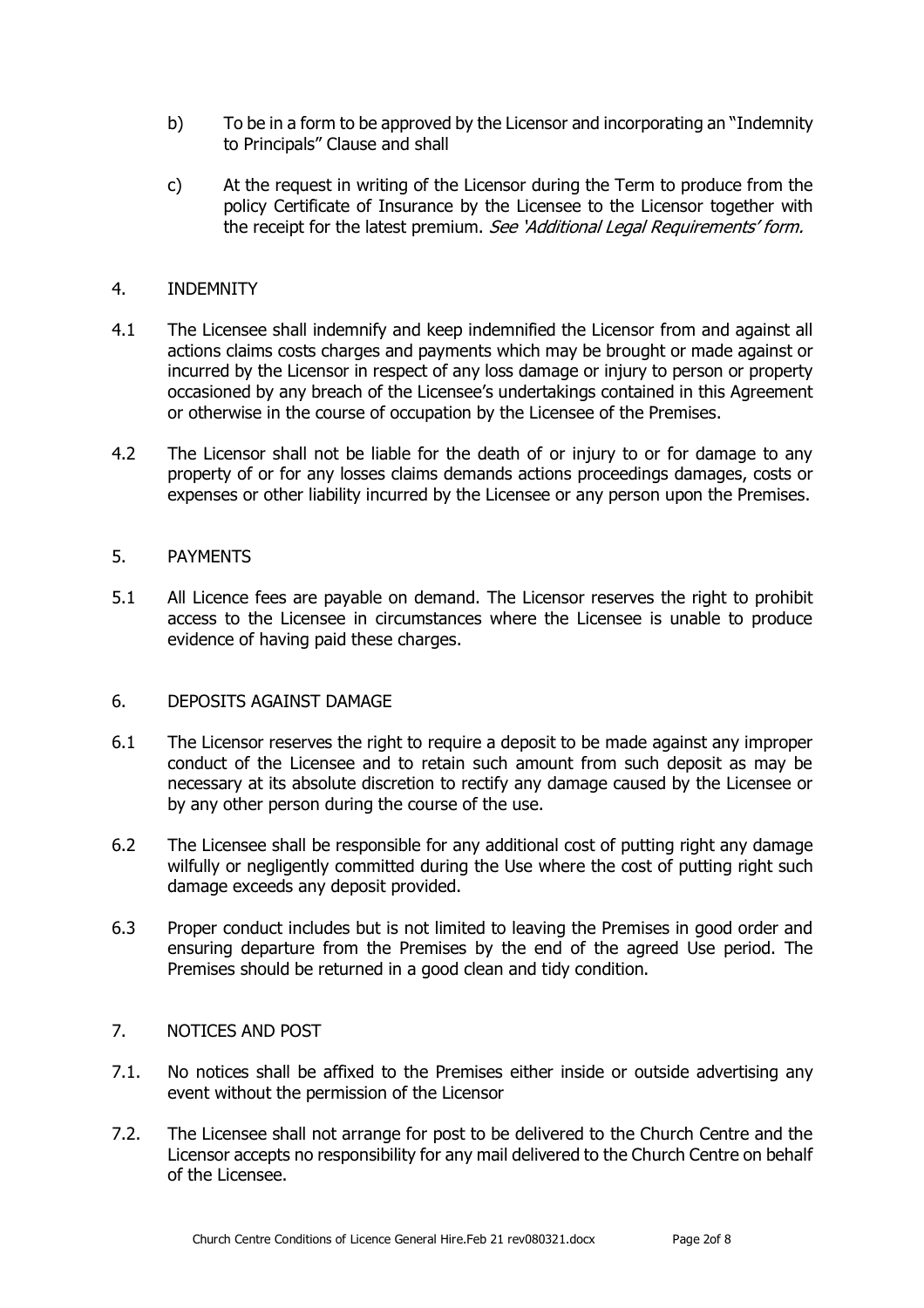## 8. COPYRIGHT OF PERFORMING RIGHTS

- 8.1. If music is performed either pre-recorded or live then the Licensee shall ensure that the requirements of the Copyright Laws and Performing Rights are fulfilled.
- 9. SALE OF INTOXICATING LIQUOR
- 9.1 Sale of intoxicating liquor during the use is not permitted.
- 10. CANCELLATION OF BOOKING BY LICENSEE
- 10.1 If the Licensee wishes to cancel the booking and gives notice of cancellation more than one calendar month before the date of the event then no cancellation fee shall be made and any payments and deposits made will be returned in full
- 10.2 If the Licensee wishes to cancel the booking and gives notice of cancellation less than one calendar month before the date of the event then the payment or repayment of the fee or deposit shall be at the discretion of the Licensor
- 11. CANCELLATION OF BOOKINGS BY LICENSOR
- 11.1 In the event of the Premises or any part thereof being rendered unfit or unavailable for the use for which it has been intended the Licensor shall not be liable to the Licensee for any resultant loss or damage whatsoever arising from the cancellation of the booking.
- 11.2 In the event of the Premises being required by a National or Local Authority any existing use will be cancelled and the Licensor shall not be liable to the Licensee for any resultant loss or damage whatsoever arising from the cancellation of the booking. The Licensor will make every endeavour to provide an alternative day and/or time to the Licensee. Any payments made will be refunded to the Licensee.
- 11.3 The Licensor may cancel without notice any regular use where in the opinion of the Licensor the Licensee fails after appropriate warnings to comply with the Conditions herein.

# 12. REFUSAL OF APPLICATION TO HIRE

12.1. The Licensor reserves the right to refuse any application without giving any reason. The Licensor also reserves the right to cancel any agreement which in the opinion of the Licensor may bring the Church into disrepute.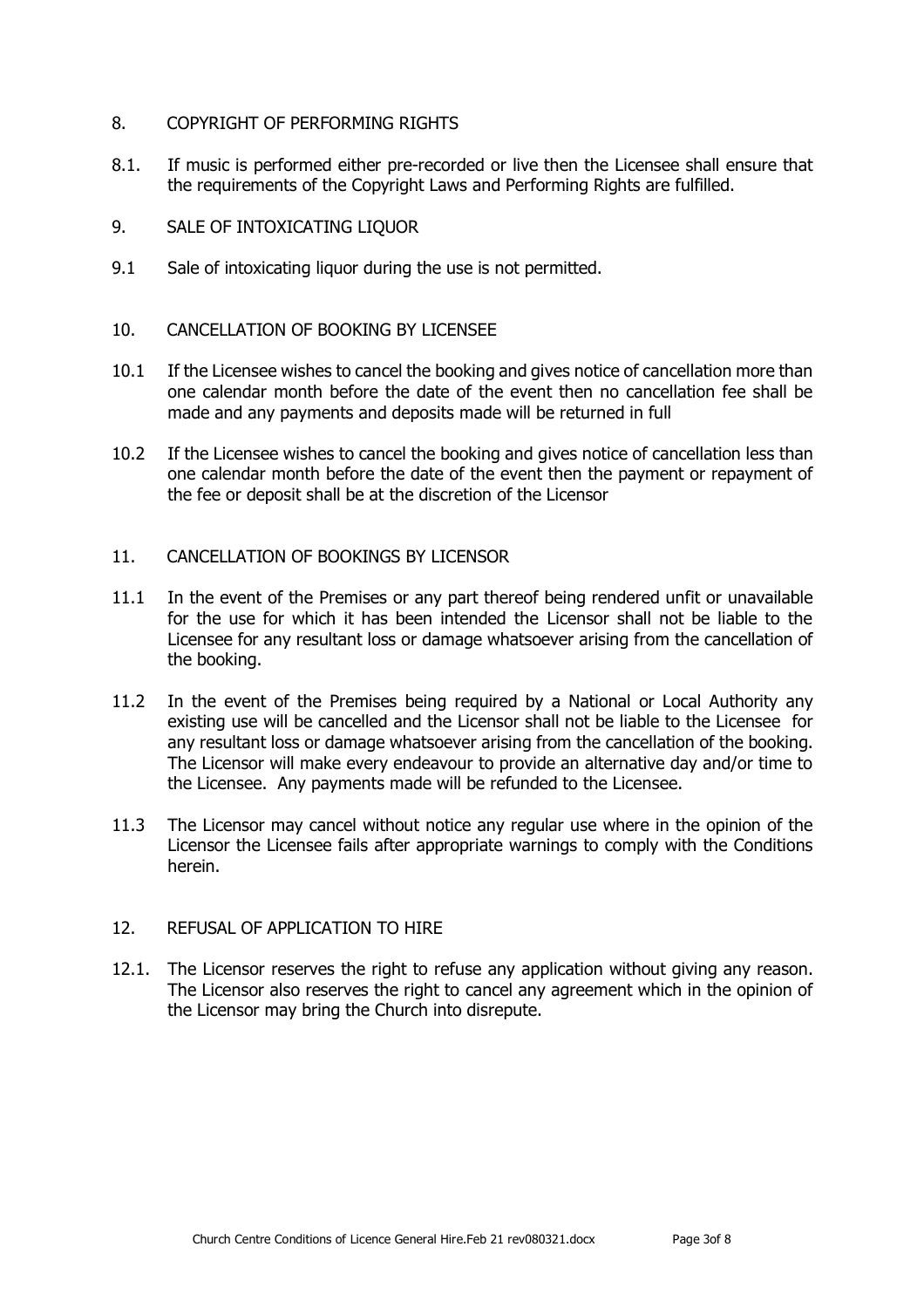## 13. CAPACITY OF THE CENTRE

| Main Hall       | <b>Concert Seating</b><br><b>Seated Meals</b> | 100<br>80-96 depending on configuration |
|-----------------|-----------------------------------------------|-----------------------------------------|
| Alec Moore Room | Seated<br><b>Meals</b>                        | 24<br>20                                |

- 13.1 The capacity of the Premises is within the capacity determined by the relevant Fire Authority.
- 13.2 The capacity of the Premises is dependent upon the nature and purpose of the Use and will be set out in the booking form. Under no circumstances shall this number be exceeded.
- 14 USE TIMES
- 14.1 The booking confirmation states the start and finish time of the Use. The start time is the time when the Licensee may enter the Premises and the finish time is the time by which the Licensee must have vacated the Premises.
- 14.2 The overall times for the Licensee therefore includes any set up and clear up time at the start and end of the Use.
- 14.3 Failure on the part of the Licensee to comply with this condition may result in the immediate cancellation of any future bookings. No liability for loss or damage shall attach to the Licensor in the event of such cancellation.

#### 15. INDIVIDUAL USE

- 15.1 Users shall not make use of rooms other than those that are part of the agreed Use.
- 15.2 Users may make use of the Kitchen for the purpose of providing refreshments and are responsible for leaving the area clean and ready for Use to include compliance with the operating instructions for the dish washer and any other equipment used.
- 15.3 Unless agreed prior to the use, the Licensee shall not make use of any crockery cutlery or other utensils in the Kitchen Store Room.
- 15.4 Users should not make any alteration to the thermostats that control the overall heating system. Failure to comply may result in a surcharge being applied to the Licensee.
- 15.5 Users may adjust if necessary the thermostats on individual radiators but these must be reset at the end of the Use. Users should exercise common sense in making such adjustments so that radiators are not on when windows are open at the same time.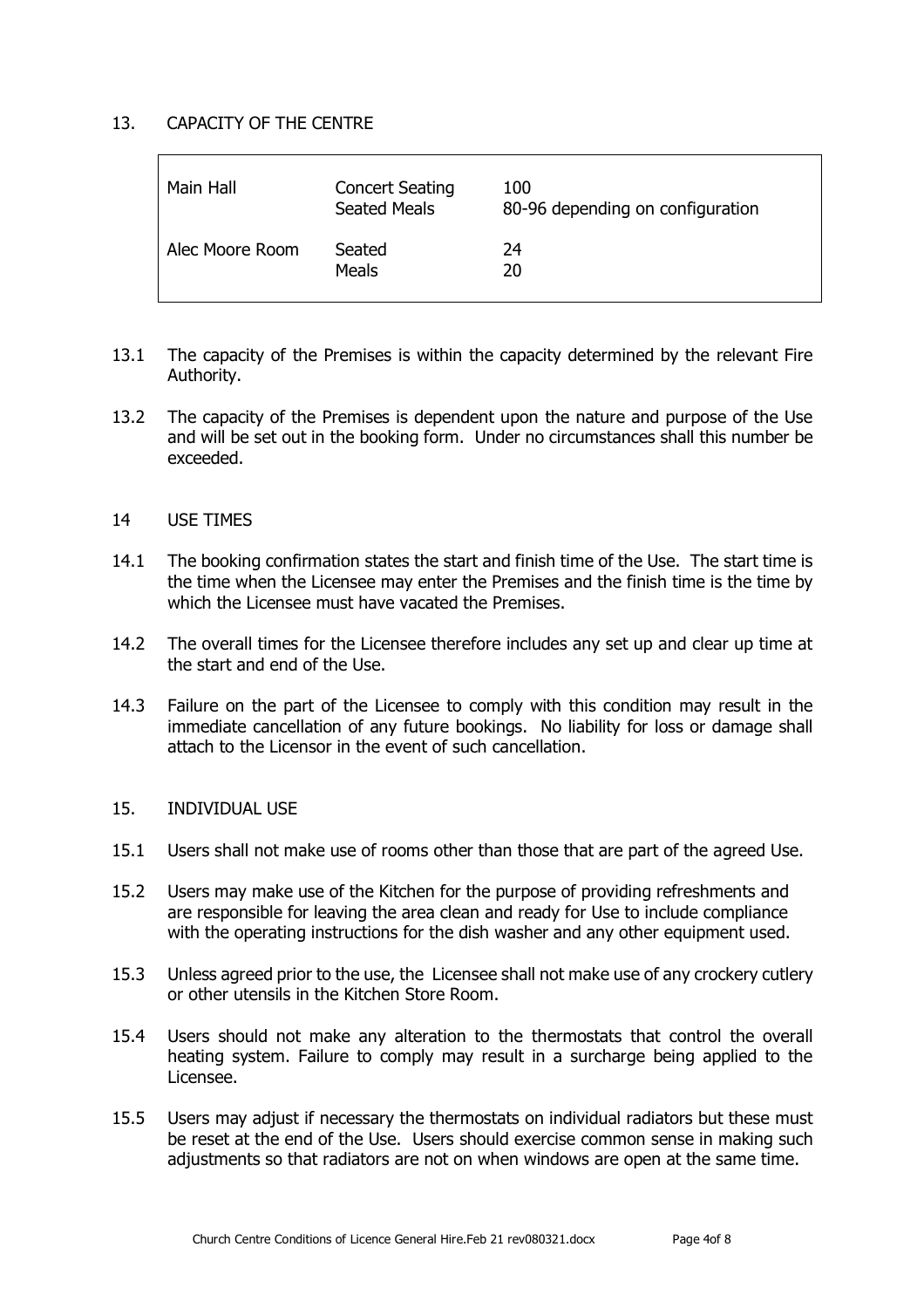- 15.6 Users are not to use the Premises in such a way as to cause any nuisance damage disturbance annoyance inconvenience or interference to the Premises or to any adjoining or neighbouring property of or to the owners occupiers or users of such adjoining or neighbouring property.
- 15.7 Users are not to do any act matter or thing which would or might constitute a breach of any statutory requirement affecting the Premises or which would or might make faulty defective ineffective or invalidate in whole or in part any insurance effected in respect of the Premises.
- 15.8 Users are not to display any sign poster or any form of advertisement upon the Premises save that with the prior approval in writing of the Licensor. The Licensee may display upon a suitable part of the Premises a temporary sign indicating its presence upon a suitable part of the Premises during each period of Authorised Use PROVIDED always that the style and dimensions of any such sign shall first be approved in writing by the Licensor.
- 16. CAR PARKING
- 16.1 The use of the whole or any part of the Premises shall not imply any right to the use of the car parking area.
- 16.2 Access to the car park may be restricted or refused at the discretion of the Licensor
- 16.3 Cars should be parked in an orderly fashion having regard to the other Users of the Premises.
- 16.4 All vehicles are parked at their owner's risk and the Licensor accepts no liability for any loss or damage caused to the vehicles.

# 17. HEALTH AND PUBLIC SAFETY

- 17.1 The Licensee is reminded that they are responsible for any accident or injury arising out of the activity for which they have booked the Premises. It is the responsibility of the Licensee to ensure that the Premises are safe for the purpose for which they intend to use them
- 17.2 The Licensee is required to complete details of any accident or incident occurring during their occupation of the Premises which did or could give rise to injury as soon as possible after the accident or incident but in any case before the Premises are vacated by the Licensee after the event. This should be completed via use of an Accident Form obtainable via the Church website, as emailed as part of the Supporting Documents of Hire or via the Bookings Notice Board. See: RIDDOR www. hse.gov.uk/riddor/
- 17.3 An Accident Record Book is provided within every first aid box on the Premises and must be completed each time the first aid kits are accessed. The Licensor must be notified of any action taken via completion of an authorised accident form and before the Premises is vacated by the Licensee after the event. The Accident Form is obtainable via the Church website, as emailed as part of the Supporting Documents of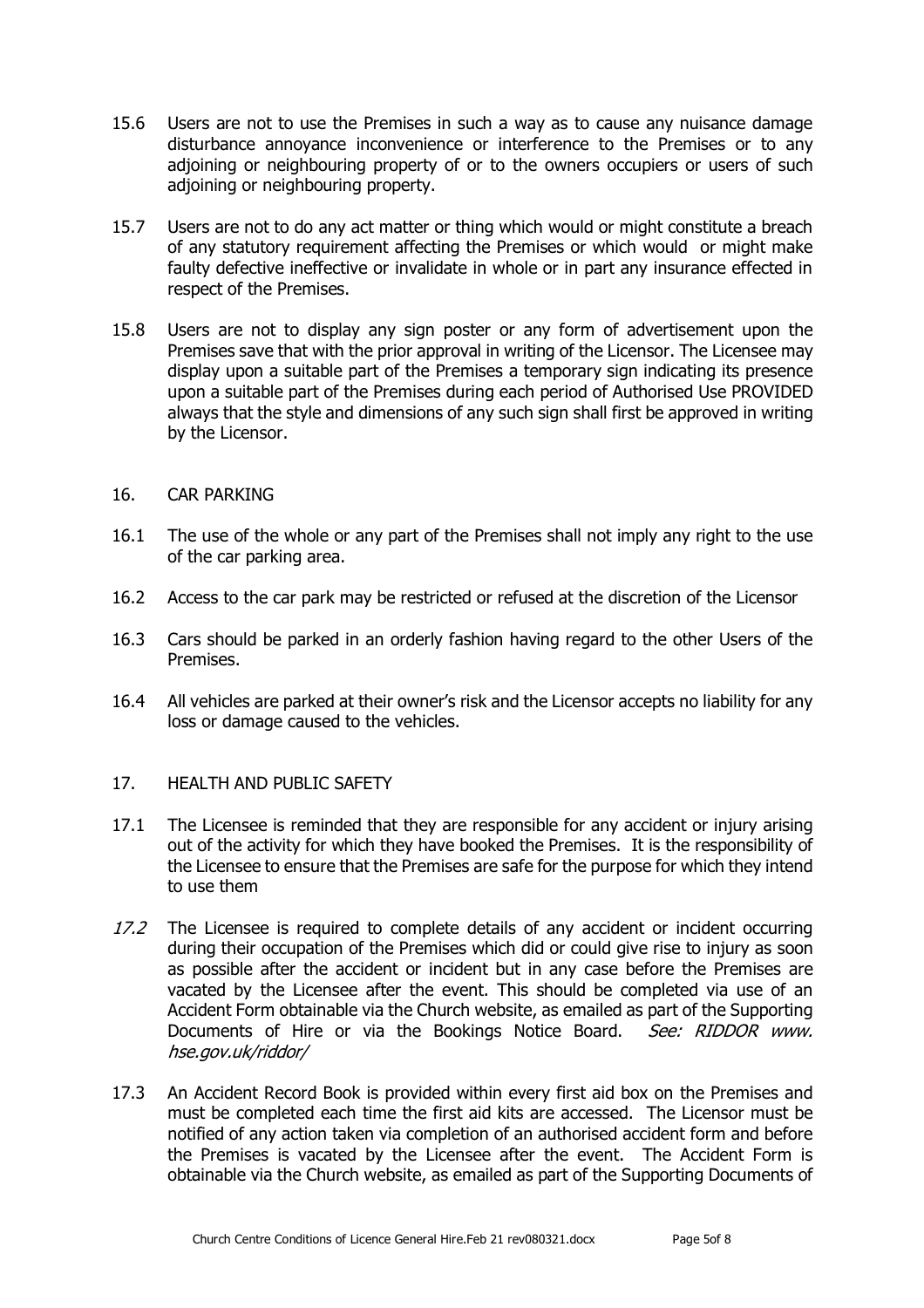Hire or via the Bookings Notice Board. See: Health & Safety(First Aid) Regulations www. hse.gov.uk/firstaid/

- 17.4 The Licensee shall be responsible for seeing that the designated capacity is not exceeded and for keeping all gangways passages and exits clear and for compliance with The Fire Safety Order, Fire Protection (Workplace) Regulations. See: www. hse.gov.uk/event-safety/fire-safety.htm
- 17.5 The Licensee shall be responsible for providing adequate supervision to maintain order and good conduct.
- 17.6 The Licensee shall take note of the Fire Acton Posters. In particular the Licensee shall ensure that all Fire Doors shall remain closed during the Hiring. *See:* The Fire Safety Order, Fire Protection (Workplace) Regulations www. hse.gov.uk/event-safety/firesafety.htm
- 17.7 The Licensee shall be responsible for the safe condition and use of all equipment brought into or onto the Premises. See: PUWER www. hse.gov.uk/work-equipmentmachinery/puwer.htm
- 17.8 The Licensee shall ensure that all portable electrical equipment brought into the Premises shall have a current Portable Appliance Test ("PAT") certificate and comply with current Electricity at Work Regulations. See: www. hse.gov.uk/electricity/
- 17.9 Electrical extension cables are permitted but must comply with current Electricity at Work Regulations and, if appropriate, they must carry a current PAT Certificate. See: www.hse.gov.uk/electricity/faq-portable-appliance-testing.htm
- 17.10 Users may only use cleaning materials, including washing up liquid and similar products, provided by the Centre. Any other chemical products associated to the Licensee's Use must have been authorised by the Licensor and a COSHH Risk Assessment Sheet presented with an accompanying Material Safety Data Sheet (MSDS) See:COSHH www. hse.gov.uk/coshh/
- 17.11 Users, whose activities include using needle pins or any similar sharp object must use the floor magnet (kept in the electrical store cupboard, key is hanging in the far kitchen cabinet), in addition to brooms, to ensure that all such objects are removed at the end of each period of hire The Licensor must be notified prior to the Period of License of any such activities being part of the Use.
- 17.12 The Licensee undertakes to comply with the actions identified in the Church Centre Risk Assessment, of which a copy is available on the Church Website or via request.
- 17.13 In the event of an emergency, dangerous occurrence or serious incident the User must notify the Licensor (St Michael and All Angels Church) immediately on 01202 883721 (Vicar – Suzanne Pattle) OR 01202 842261 (Lindsay Wood – Churchwarden) OR 01202 880455 (Marjorie Shaw – Churchwarden).
- 18. PROTECTION OF THE PREMISES AND MOVEABLE PROPERTY
- 18.1 Furniture is to be replaced as found at the commencement of use unless agreed with the Licensor.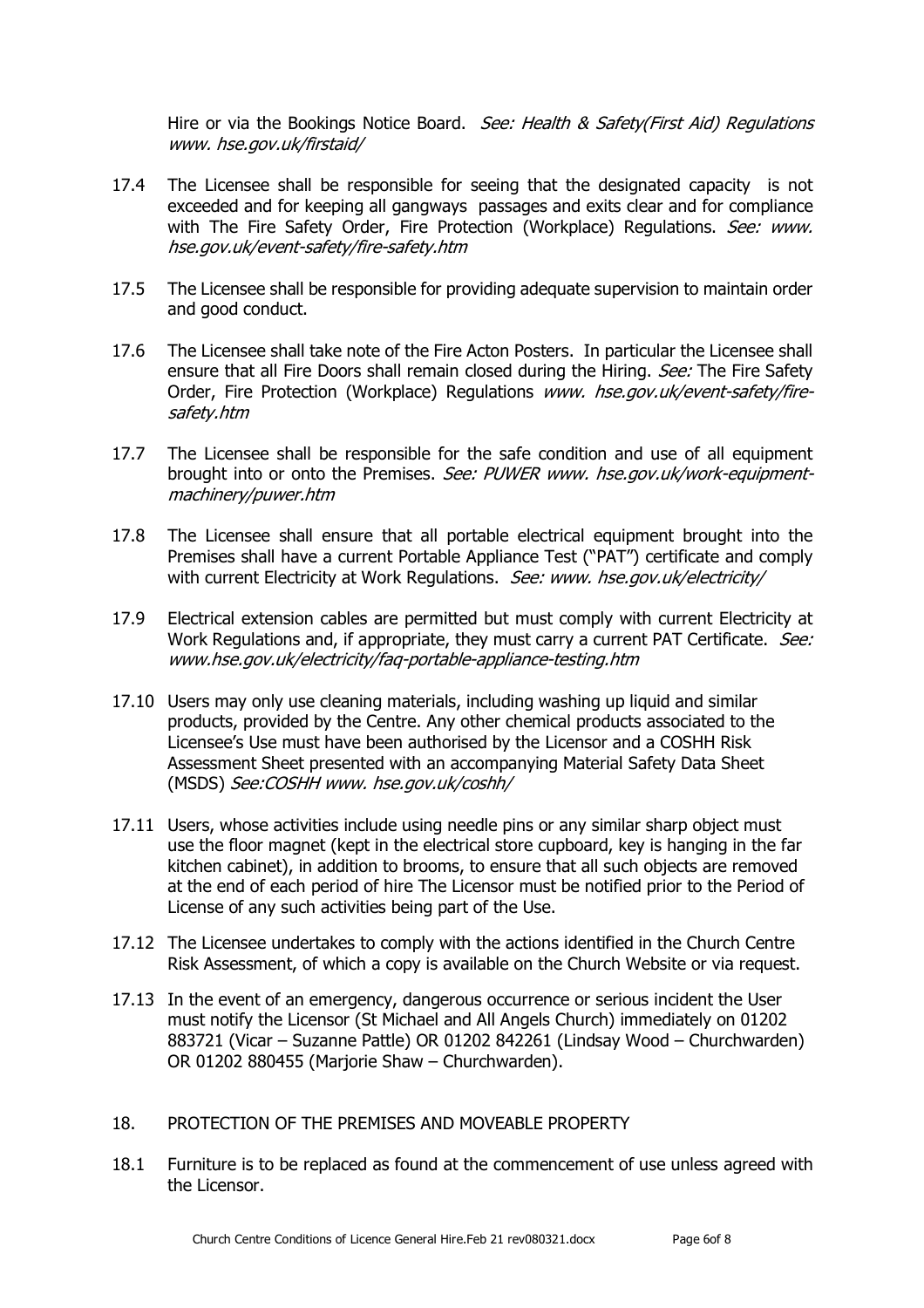- 18.2 Furniture and fittings shall not be interfered with in any way
- 18.3 No furniture shall be brought into or onto the Premises without the permission of the Licensor
- 18.4 No fittings or decorations of any kind necessitating the driving of nails or screws into fixtures forming part of the building fabric are permitted.
- 18.5 No adhesive material or fixing of any kind shall be used on the walls except on the wooden battens provided.
- 18.6 Any damage or breakage shall be reported to the Licensor at the end of the use or as soon as possible thereafter.

#### 19. SMOKING AND FOOTWARE

- 19.1 Smoking is not permitted in any part of the Premises in accordance with current UK law or on any part of the Premises grounds in accordance with safeguarding children.
- 19.2 No smoke generating machines candles or any other equipment similar equipment are to be used within the Centre. The smoke detectors are very sensitive and smoking will lead to a false alarm.
- 19.3 No stiletto heels are to be worn on the Premises. The Licensee is responsible for advising their guests of this requirement prior to the Use.

#### 20. ANIMALS

20.1 No animals shall be permitted in the Premises other than assistance dogs. The Licensee shall be responsible for any loss or damage caused by such animals.

#### 21. CHILD AND VULNERABLE ADULT PROTECTION PROCEDURES

- 21.1 The Parochial Church Council ("PCC") of St. Michael and All Angels Church is committed to the safety and well-being of all who use the Premises.
- 21.2 In the use of the Premises the Licensee makes themselves responsible for ensuring the safety of any and all children or vulnerable people that use the Premises during the Use and the Licensee agrees to take proper steps to prevent the occurrence of any injury loss damage or harm to children or other vulnerable people in the course of the Use.
- 21.3 The PCC has agreed policies for Child Protection and for the protection of Vulnerable Adults and these are available for inspection in the Parish Office or on the Church Website or on the Safeguarding Notice Board in the Centre.